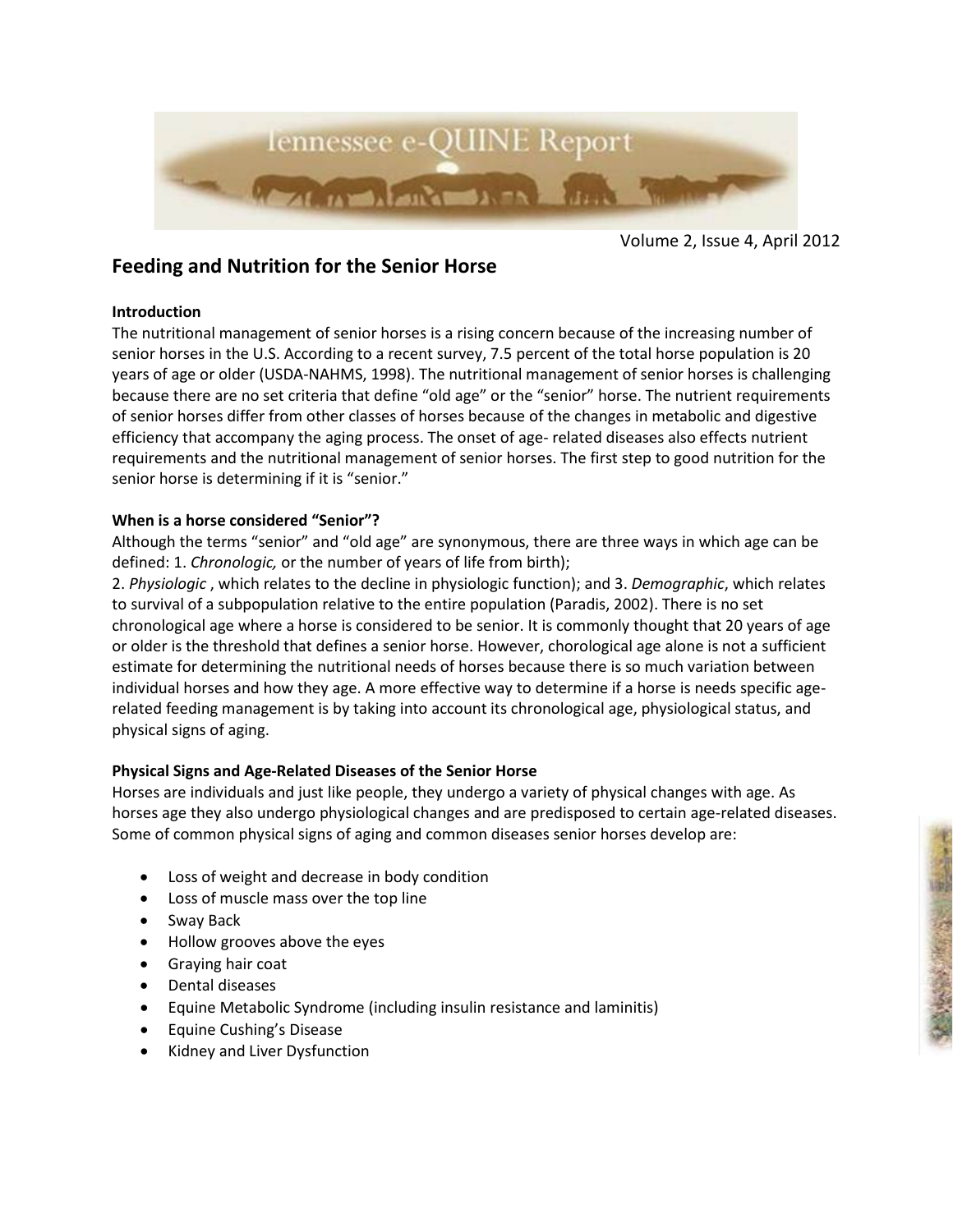Many of these physical signs are related, for example dental disease results in weight loss, and loss of muscling results in a sway back appearance. An important aspect of managing senior horses is adjusting their management prior to the onset of significant physical changes. When adjusting the nutritional program for any horse, you first must define its nutrient requirements.

#### **Nutrient Requirements for the Senior Horse**

Determining the nutrient requirements of senior horses is challenging because as horses age, their ability to digest and absorb nutrients declines. There are also age-related changes in metabolism which can be further affected by age-related diseases and disorders. Overall, there have been few studies examining the nutrient requirements and digestive function of senior horses. Because there is so much variation between horses and in the way horses' age, there are no specific nutrient requirements determined for senior horses (NRC, 2006). Most senior horses can be fed diets formulated based on maintenance requirements for normal adult horses or weanlings. However, studies have indicated reduced digestive ability in older horses thus affecting their energy, protein, amino acid, and micronutrient requirements.

Regardless of age, maintenance energy requirements vary between horses depending on their individual propensity for voluntary activity. In old age, it is thought that senior horses tend to engage in less voluntary physical activity, and thus have lower energy requirements. However, some age-related diseases result in weight loss and those horses may have higher energy requirements. There is also evidence that the apparent digestibility of crude protein is lower in older horses compared to younger horses (Ralston et al., 2001), and thus there daily requirement may be higher (12 to 14%). Senior horses may also benefit from supplemental amino acids in their diet such as lysine and threonine in order to maintain muscle mass (Graham-Theirs and Kronfeld, 2005).

Although there is limited data available on micronutrient requirements of senior horses, studies have suggested decreased digestibility in older horse compared to younger horses, thus increasing their daily requirements for micronutrients. Phosphorous requirements may be higher in senior horses (0.4 to 0.65%), while calcium should remain at maintenance level (< 1%) to maintain a Ca:P ratio of approximately 1.5:1. Senior horses also require highly digestible fiber in their diet. Crude fiber content of a senior horse diet should be greater than 10%. Water intake is especially critical in senior horses in order to reduce constipation and impaction problems that are common in old horses. Senior horses should always have access to free choice water and salt.

#### **Feeding Programs and Management for Senior Horses**

Feeding programs and feeding management for senior horses depends largely on their dental health. Senior horses often have dental problems such as missing teeth, uneven wear, or sharp points which make food and water consumption difficult and even painful. The main goals of feeding programs for senior horses should be to maintain an optimal body condition score of 4 to 6 on a scale of 1 to 9 (Henneke et al., 1983) and minimize risks of nutritionally related disorders and diseases. The basic ingredients of a feeding program for senior horses should include high quality forage, a commercial concentrate designed for senior horses, fresh clean water, and salt.

*Forages.* Forages and long-stem hay should be the foundation of all horse diets. Horses should be fed a minimum of 1.5% bodyweight in forage per day (15 lbs for a 1,000 lb horse). Selecting forages should be based on quality; therefore pasture and hay should be analyzed for nutrient content. Senior horses need high quality hay with highly digestible fiber to compensate for their decreased digestive efficiency. Feeding forages to senior horses can be complicated by poor dentition and a reduced ability to chew. Grass pasture and hay, or grass/legume mixed hays are best for horses that do not have problems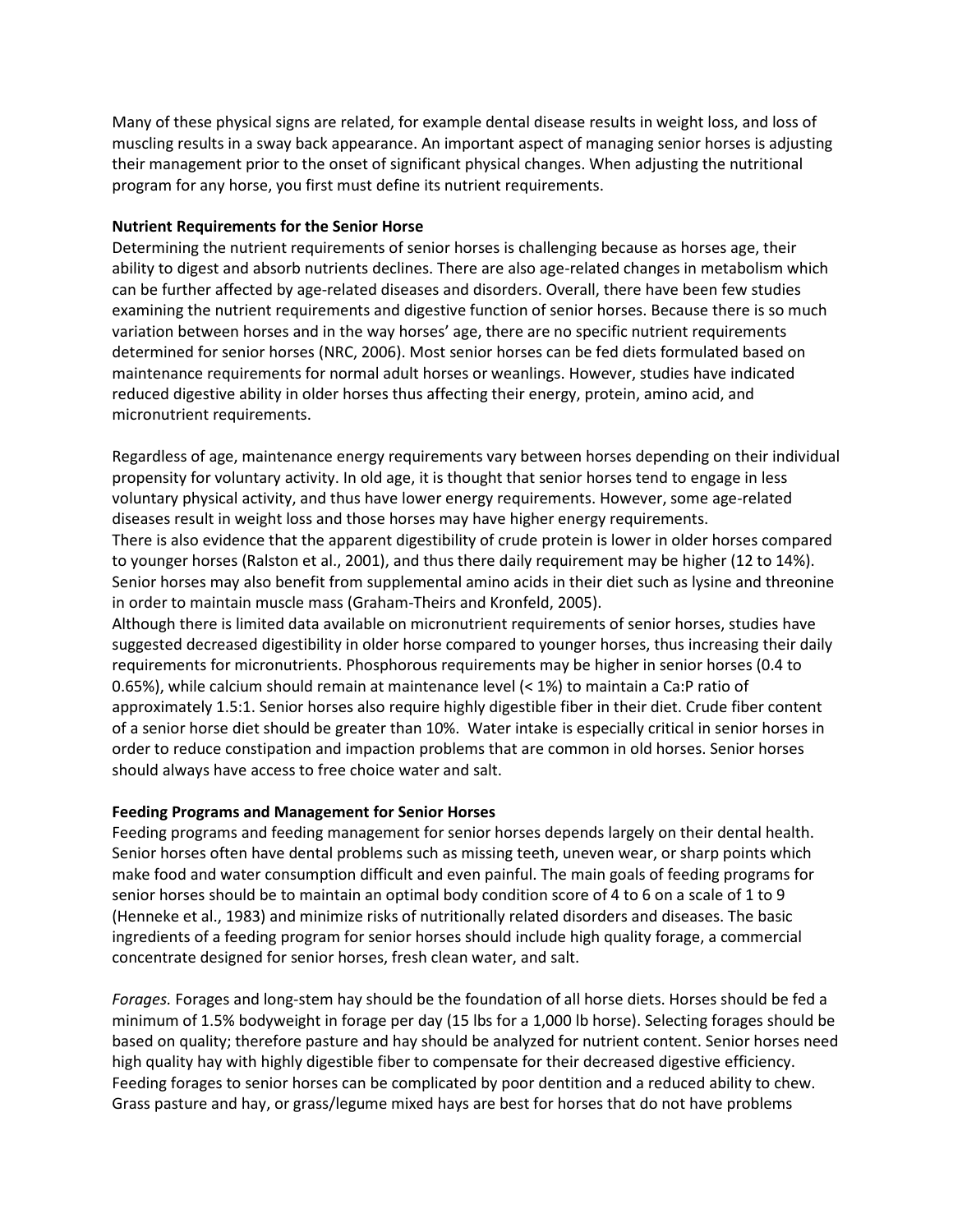chewing. While straight alfalfa is safe to feed most classes of horses, it is not recommended as the sole forage source for senior horses because its high calcium content may exacerbate kidney dysfunction. Other legumes such as clovers and by-products such as beet pulp and wheat bran are also high in calcium and should be avoided in horses with reduced kidney function.

*Forage Alternatives.* Horses that are missing teeth or have poor dentition must rely on alternative sources of fiber other than pasture and long-stem hay because their ability to graze and chew is limited. There are a variety of forage extenders that can be used to replace a portion of the long-stem fiber in their diet such as hay cubes, pelleted forage, chopped forage, high fiber by-products such as beet pulp and processed "complete" feeds. "Complete" feeds are high in fiber and in theory can be fed without feeding supplemental long-stem forages. Many of the commercially available feeds designed for senior horses are considered "complete' feeds.

*Commercial Feeds*. Most senior horses benefit from feeds that are designed specifically for older horses that are easy to chew and are highly digestible. Commercial feeds come in three forms: textured, pelleted or extruded (or a combination of any of the three). Textured feeds contain whole grains and can be more difficult to chew and digest for senior horses. Pelleted and extruded feeds are best for senior horses because they are easier to chew and more digestible. Senior horses tend to be more susceptible to choking, therefore soft pellets over hard pellets, or extruded feeds are safest. An extruded/pelleted feed mix has been shown to be more effective in maintaining body weight and condition in geriatric horses compared to a traditional textured sweet feed (Ralston and Breurer, 1996). Another benefit to pelleted and extruded feeds is that they can be soaked and made into a mash for horses that cannot chew. Mashes should be made to a soupy consistency to prevent choke (typically 1/2 gallon water per lb of feed, depending on the feed). Many of the processed forage extenders can also be made into mashes. Mashes not only improve feed intake, they also increase water intake which reduces digestive disorders.

*Supplements and Additives.* A variety of feed additives and supplements may benefit senior horses; however there is little research on the use of many supplements in horses. Feeds that contain digestive aids such as yeast cultures, prebiotics and probiotics may help increase digestive efficiency in senior horses. Supplemental Vitamin C may benefit the immune system of senior horses. Supplementation with fat, such as vegetable oil, helps maintain body condition without risk of digestive disorders associated with sugar and starch.

#### **Feeding for Age-Related Diseases**

Nutrition for geriatrics, or old horses with age-related diseases, has become more prevalent because horses are living longer and more data is available on nutritional risk factors for diseases and digestive disorders. Colic, pituitatry adenomas (Equine Cushings Disease), Equine Metabolic Syndrome (including insulin resistance, cresty necks, and laminitis), and arthritis are the some of the common age-related diseases in horses. Kidney and liver dysfunction may also occur in old horses, although they are less common. Nutrition is an integral part of managing all of these diseases in senior horses. Proper feeding management and exercise reduce risks of colic. A diet that is low in nonstructural carbohydrates (NSC), including sugar, starch, and fructan should be fed to horses with Equine Cushing 's disease and Equine Metabolic Syndrome. Although the data is non-conclusive, joint supplements such as chondroitin sulfate may alleviate symptoms associated with arthritis. Horses with kidney dysfunction should be fed diets with restricted calcium, protein and phosphorous. Horses affected by liver problems are intolerant of high protein and fat in their diets. Senior horses should be evaluated thoroughly by a veterinarian to diagnose age-related diseases and appropriate diets and feeding programs should be incorporated